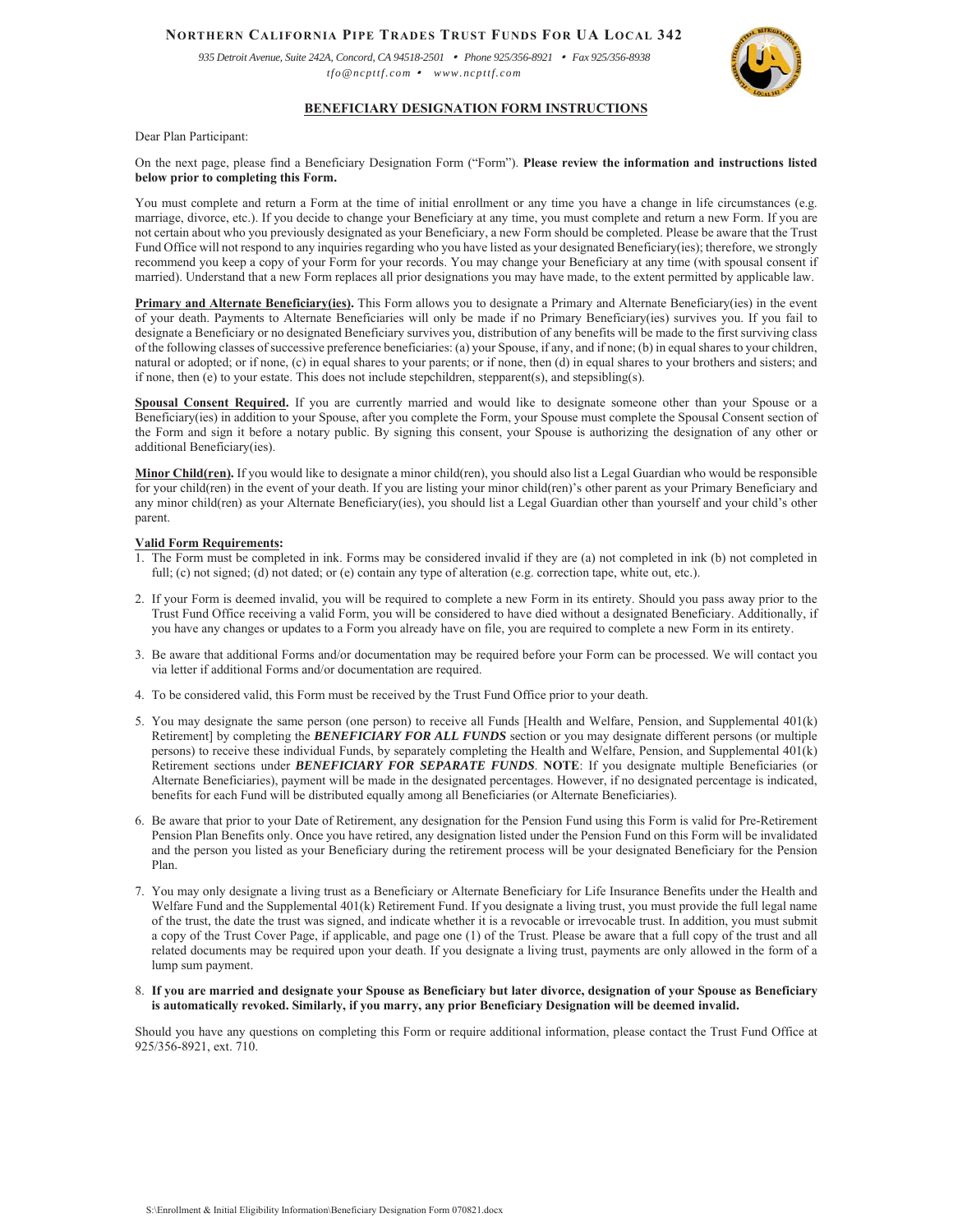## **NORTHERN CALIFORNIA PIPE TRADES TRUST FUNDS FOR UA LOCAL 342**

**BENEFICIARY DESIGNATION FORM ("FORM")**<br>Complete the Beneficiary Designation Form in ink only. Forms may be considered invalid if they are (a) not completed in ink; (b) not completed in full; (c) not signed; (d) not dated;

|                                                                                                                                                                                                                                                                                                                                                                                                                                                                                |              |                   | PARTICIPANT INFORMATION                          |                                       |                               |                               |  |
|--------------------------------------------------------------------------------------------------------------------------------------------------------------------------------------------------------------------------------------------------------------------------------------------------------------------------------------------------------------------------------------------------------------------------------------------------------------------------------|--------------|-------------------|--------------------------------------------------|---------------------------------------|-------------------------------|-------------------------------|--|
| Last Name, include Suffix (if applicable)                                                                                                                                                                                                                                                                                                                                                                                                                                      |              | <b>First Name</b> | M.I.                                             | Date of Birth<br>$\prime$<br>$\prime$ |                               | <b>Social Security Number</b> |  |
| <b>Mailing Address</b>                                                                                                                                                                                                                                                                                                                                                                                                                                                         |              |                   |                                                  |                                       |                               |                               |  |
| $\Box$ Never Married $\Box$ Married<br>□ Divorced & Remarried<br>$\Box$ Divorced & currently Single<br>$\Box$ Divorce in Progress<br>□ Divorced & Widowed<br><b>Marital Status</b><br>□ Widowed & Remarried                                                                                                                                                                                                                                                                    |              |                   |                                                  |                                       |                               |                               |  |
| □ Widowed<br>Separated - Date of Separation<br><b>LAWFUL SPOUSE INFORMATION (If applicable)</b>                                                                                                                                                                                                                                                                                                                                                                                |              |                   |                                                  |                                       |                               |                               |  |
| If you are currently married and would like to designate someone other than your Spouse, or in addition to your Spouse, your Spouse must authorize your designation by completing the<br>Spousal Consent section on the reverse side of this Form.                                                                                                                                                                                                                             |              |                   |                                                  |                                       |                               |                               |  |
| Last Name, include Suffix (if applicable)                                                                                                                                                                                                                                                                                                                                                                                                                                      |              | <b>First Name</b> | M.I.                                             | Date of Birth<br>$\prime$<br>$\prime$ | <b>Social Security Number</b> |                               |  |
| <b>Mailing Address</b>                                                                                                                                                                                                                                                                                                                                                                                                                                                         |              |                   |                                                  |                                       | Date of Marriage              |                               |  |
| <b>BENEFICIARY FOR ALL FUNDS</b><br>Complete this section only if you are designating one person for all Funds [Health and Welfare, Pension and Supplemental 401(k) Retirement].                                                                                                                                                                                                                                                                                               |              |                   |                                                  |                                       |                               |                               |  |
| If more than one Alternate Beneficiary is listed, benefits will be distributed equally among all Alternate Beneficiaries listed unless otherwise specified in the Percentage column.                                                                                                                                                                                                                                                                                           |              |                   |                                                  |                                       |                               |                               |  |
| <b>Full Name</b>                                                                                                                                                                                                                                                                                                                                                                                                                                                               | Relationship | Date of Birth     | <b>BENEFICIARY INFORMATION</b><br><b>Address</b> |                                       |                               | <b>Phone Number</b>           |  |
|                                                                                                                                                                                                                                                                                                                                                                                                                                                                                |              |                   |                                                  |                                       |                               |                               |  |
| If the named Beneficiary is a minor, provide the full name and address of guardian:                                                                                                                                                                                                                                                                                                                                                                                            |              |                   |                                                  |                                       |                               |                               |  |
| ALTERNATE BENEFICIARY INFORMATION (If the above named Beneficiary/ies is/are deceased)<br><b>Full Name(s)</b>                                                                                                                                                                                                                                                                                                                                                                  | Relationship | Date of Birth     | <b>Address</b>                                   |                                       | Percentage                    | <b>Phone Number</b>           |  |
| a)<br>b)                                                                                                                                                                                                                                                                                                                                                                                                                                                                       |              |                   |                                                  |                                       |                               |                               |  |
| c)                                                                                                                                                                                                                                                                                                                                                                                                                                                                             |              |                   |                                                  |                                       |                               |                               |  |
| If the named Alternate Beneficiary(ies) is/are a minor, provide the full name and address of guardian:                                                                                                                                                                                                                                                                                                                                                                         |              |                   |                                                  |                                       |                               |                               |  |
| <b>BENEFICIARY FOR SEPARATE FUNDS</b><br>Complete each of the following Fund sections only if you are designating more than one person for one or more of the Funds or wish to designate a different person for each Fund.<br>If more than one Beneficiary or Alternate Beneficiary is named, benefits for each separate Fund will be distributed equally among all Beneficiaries (or Alternate Beneficiaries) listed, unless<br>otherwise specified in the Percentage column. |              |                   |                                                  |                                       |                               |                               |  |
| <b>HEALTH AND WELFARE FUND</b>                                                                                                                                                                                                                                                                                                                                                                                                                                                 |              |                   | <b>BENEFICIARY INFORMATION</b>                   |                                       |                               |                               |  |
| <b>Full Name(s)</b><br>a)                                                                                                                                                                                                                                                                                                                                                                                                                                                      | Relationship | Date of Birth     | <b>Address</b>                                   |                                       | Percentage                    | <b>Phone Number</b>           |  |
| b)                                                                                                                                                                                                                                                                                                                                                                                                                                                                             |              |                   |                                                  |                                       |                               |                               |  |
| $\mathbf{c}$                                                                                                                                                                                                                                                                                                                                                                                                                                                                   |              |                   |                                                  |                                       |                               |                               |  |
| If the named Beneficiary(ies) is/are a minor, provide the full name and address of guardian:<br>ALTERNATE BENEFICIARY INFORMATION (Will apply only if the above named Beneficiary(ies) is/are deceased)                                                                                                                                                                                                                                                                        |              |                   |                                                  |                                       |                               |                               |  |
| <b>Full Name(s)</b>                                                                                                                                                                                                                                                                                                                                                                                                                                                            | Relationship | Date of Birth     | <b>Address</b>                                   |                                       | Percentage                    | <b>Phone Number</b>           |  |
| a)<br>b)                                                                                                                                                                                                                                                                                                                                                                                                                                                                       |              |                   |                                                  |                                       |                               |                               |  |
| c)                                                                                                                                                                                                                                                                                                                                                                                                                                                                             |              |                   |                                                  |                                       |                               |                               |  |
| If the named Alternate Beneficiary(ies) is/are a minor, provide the full name and address of guardian:                                                                                                                                                                                                                                                                                                                                                                         |              |                   |                                                  |                                       |                               |                               |  |
| PENSION FUND                                                                                                                                                                                                                                                                                                                                                                                                                                                                   |              |                   | <b>BENEFICIARY INFORMATION</b>                   |                                       |                               |                               |  |
| <b>Full Name(s)</b>                                                                                                                                                                                                                                                                                                                                                                                                                                                            | Relationship | Date of Birth     | <b>Address</b>                                   |                                       | Percentage                    | <b>Phone Number</b>           |  |
| b)                                                                                                                                                                                                                                                                                                                                                                                                                                                                             |              |                   |                                                  |                                       |                               |                               |  |
| c)                                                                                                                                                                                                                                                                                                                                                                                                                                                                             |              |                   |                                                  |                                       |                               |                               |  |
| If the named Beneficiary(ies) is/are a minor, provide the full name and address of guardian:                                                                                                                                                                                                                                                                                                                                                                                   |              |                   |                                                  |                                       |                               |                               |  |
| ALTERNATE BENEFICIARY INFORMATION (Will apply only if the above named Beneficiary(ies) is/are deceased)<br><b>Full Name(s)</b>                                                                                                                                                                                                                                                                                                                                                 | Relationship | Date of Birth     | <b>Address</b>                                   |                                       | Percentage                    | <b>Phone Number</b>           |  |
| a)                                                                                                                                                                                                                                                                                                                                                                                                                                                                             |              |                   |                                                  |                                       |                               |                               |  |
| b)<br>c)                                                                                                                                                                                                                                                                                                                                                                                                                                                                       |              |                   |                                                  |                                       |                               |                               |  |
| If the named Alternate Beneficiary(ies) is a minor, provide the full name and address of guardian:                                                                                                                                                                                                                                                                                                                                                                             |              |                   |                                                  |                                       |                               |                               |  |
|                                                                                                                                                                                                                                                                                                                                                                                                                                                                                |              |                   |                                                  |                                       |                               |                               |  |
| SUPPLEMENTAL 401(k) RETIREMENT FUND<br><b>Full Name(s)</b>                                                                                                                                                                                                                                                                                                                                                                                                                     | Relationship | Date of Birth     | <b>BENEFICIARY INFORMATION</b><br>Address        |                                       | Percentage                    | <b>Phone Number</b>           |  |
| a)                                                                                                                                                                                                                                                                                                                                                                                                                                                                             |              |                   |                                                  |                                       |                               |                               |  |
| b)<br>c)                                                                                                                                                                                                                                                                                                                                                                                                                                                                       |              |                   |                                                  |                                       |                               |                               |  |
| If the named Beneficiary(ies) is/are a minor, provide the full name and address of guardian:                                                                                                                                                                                                                                                                                                                                                                                   |              |                   |                                                  |                                       |                               |                               |  |
| ALTERNATE BENEFICIARY INFORMATION (Will apply only if the above named Beneficiary(ies) is/are deceased)                                                                                                                                                                                                                                                                                                                                                                        |              |                   |                                                  |                                       |                               |                               |  |
| <b>Full Name(s)</b><br>a)                                                                                                                                                                                                                                                                                                                                                                                                                                                      | Relationship | Date of Birth     | Address                                          |                                       | Percentage                    | <b>Phone Number</b>           |  |
| b)                                                                                                                                                                                                                                                                                                                                                                                                                                                                             |              |                   |                                                  |                                       |                               |                               |  |
| c)                                                                                                                                                                                                                                                                                                                                                                                                                                                                             |              |                   |                                                  |                                       |                               |                               |  |
| If the named Alternate Beneficiary(ies) is/are a minor, provide the full name and address of guardian:                                                                                                                                                                                                                                                                                                                                                                         |              |                   |                                                  |                                       |                               |                               |  |
| <b>PARTICIPANT SIGNATURE / DATE REQUIRED</b>                                                                                                                                                                                                                                                                                                                                                                                                                                   |              |                   |                                                  |                                       |                               |                               |  |
| I acknowledge that the information provided on this Form is accurate and I certify under penalty of perjury under the laws of the State of California that the foregoing<br>is true and correct. I also understand and acknowledge that I have read both sides of this Form entirely and understand the contents within.                                                                                                                                                       |              |                   |                                                  |                                       |                               |                               |  |
| PARTICIPANT SIGNATURE:<br>DATE:                                                                                                                                                                                                                                                                                                                                                                                                                                                |              |                   |                                                  |                                       |                               |                               |  |

S:\Enrollment & Initial Eligibility Information\Beneficiary Designation Form 070821.docx Over Ö